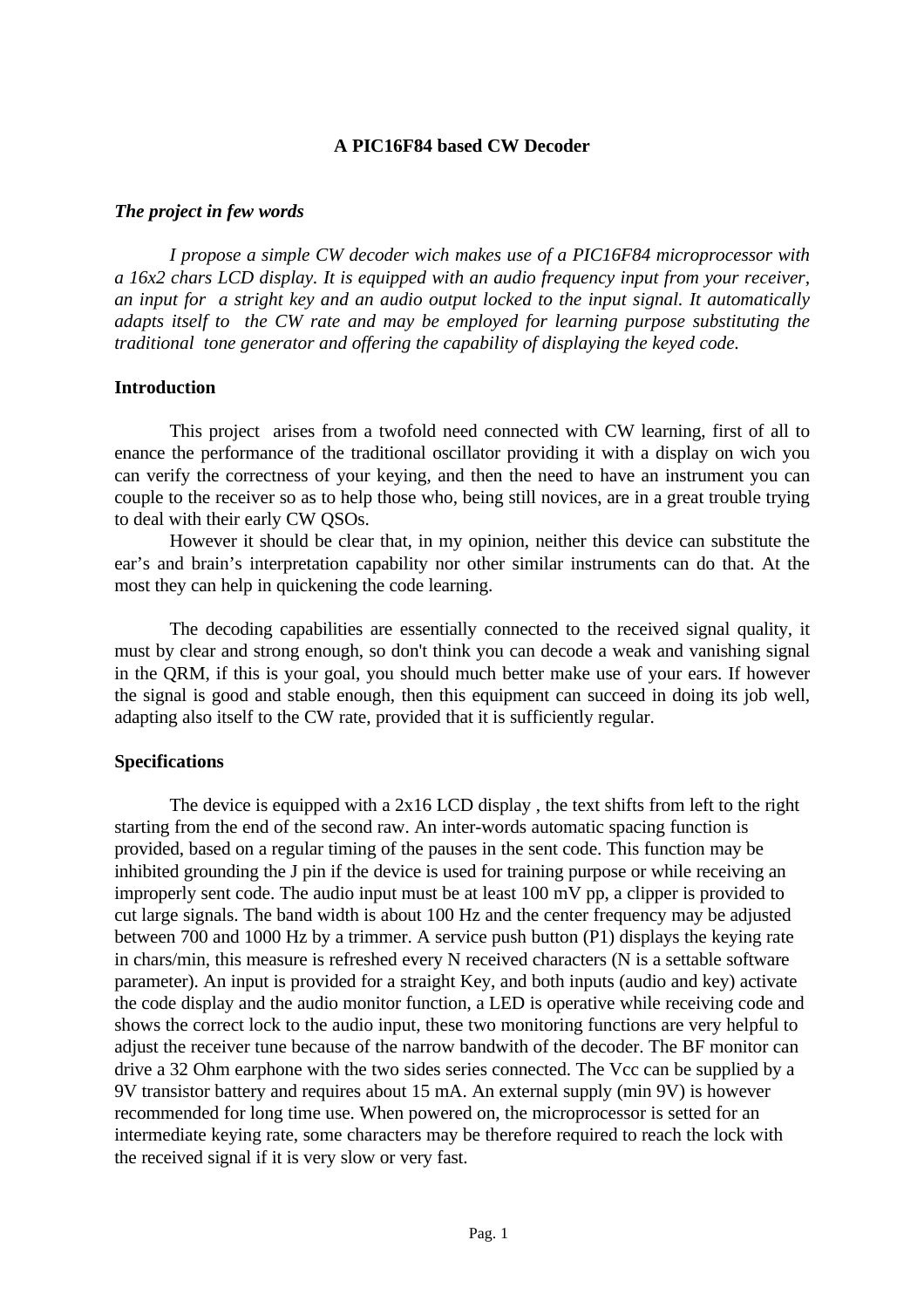### **The Decoder Software**

The software I developed makes use of the assembler PIC16 language and run on a PIC16F84 microprocessor. It takes a measurement of the received signal ON and OFF time, obtains some statistical mean values, and calculates three parameters wich are then used for decoding :

- Mean length of the dit/dash cycle
- Mean length of the inter-characters pause
- Mean length of the inter-words pause

A flow chart of the program (macro level) is listed below

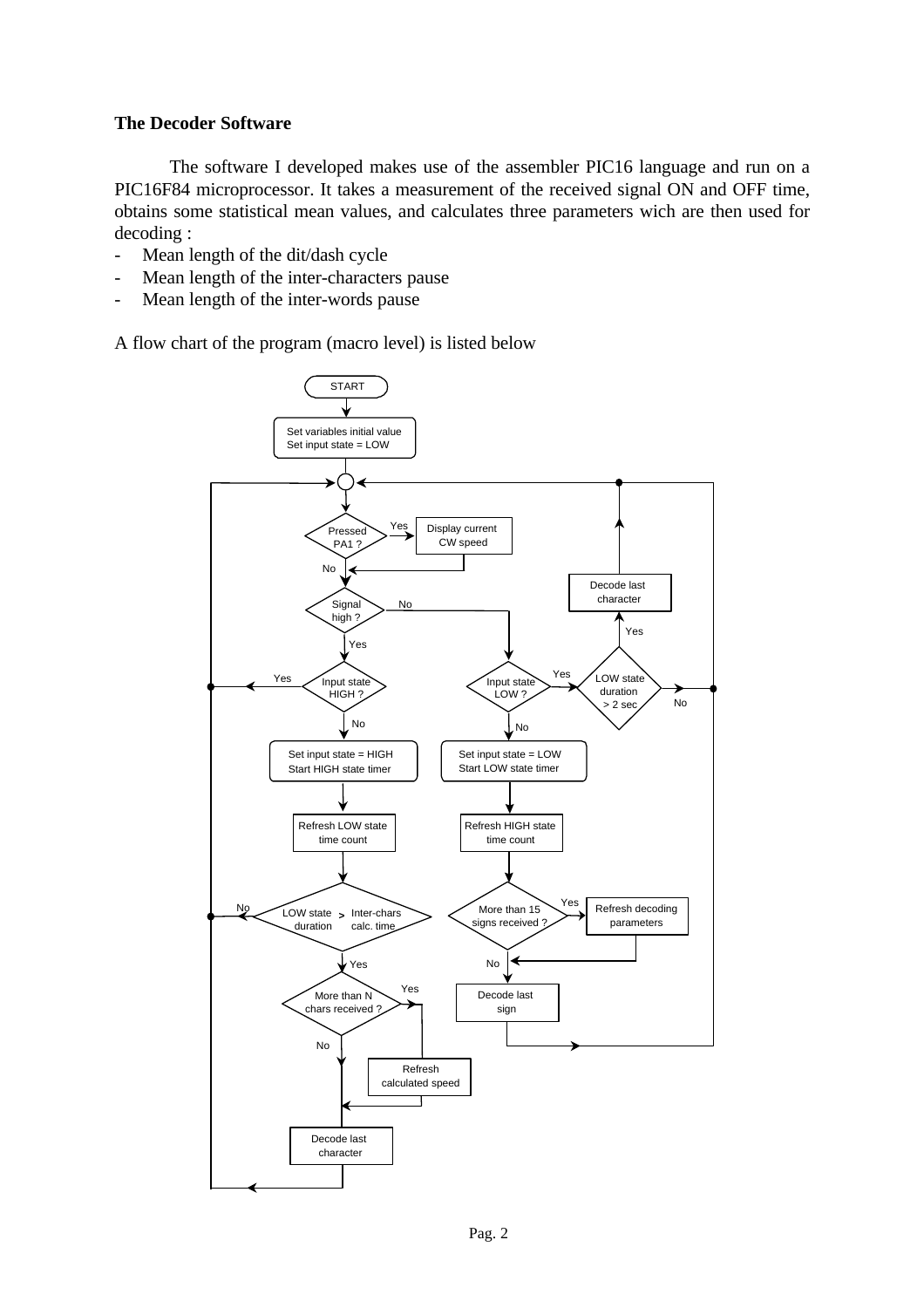### **Electrical Schematic**



| $R1:1.8 K\Omega$ | $R11:33 K\Omega$              | $C8:1 \mu F$               | $C18:0.5 \,\mu F$          |
|------------------|-------------------------------|----------------------------|----------------------------|
| $R2:1.8 K\Omega$ | $R12:3.3 K\Omega$             | $C9:100$ nF                | $C19:100$ nF               |
| $R3:18 K\Omega$  | $R13:18 K\Omega$              | $C10:100$ nF               | $C20:100$ nF               |
| $R4:22 K\Omega$  | $C1:47 \mu F - 25 \text{ V1}$ | $C11:220 \,\mu F$          | $U1$ : PIC16F84            |
| $R5:18 K\Omega$  | $C2: 4.7 \,\mu F$             | $C12:22 \mu F$             | U <sub>2</sub> : 4093 CMOS |
| $R6:18 K\Omega$  | $C3:100 \mu F$                | $C13:1 \mu F$              | U3:78L05                   |
| $R7:820 \Omega$  | $C4:100$ nF                   | $C14:220 \,\mathrm{\mu F}$ | U4 : NE567                 |
| $R8:10 K\Omega$  | C5:82pF                       | $C15:100$ nF               | $RV1-RV2: 4.7 K\Omega$     |
| $R9:10 K\Omega$  | C6:82pF                       | $C16:100$ nF               | $D1-D2: OA95 - AA118$      |
| $R10:10 K\Omega$ | $C7:100$ nF                   | $C17:1.5 \,\mu F$          | $X1:4$ MHz xtal            |

The schematic appears very simple, actually almost all of the functions are performed by the microprocessor software, while an NE567 tone decoder takes charge of processing the audio input signal. This IC contains a PLL circuit whose lock frequency may be adjusted between 700 and 1000 Hz by the RV2 trimmer.

With the listed component values it is obtained a band width of about 100 Hz. The minimum accepted input signal amplitude is 100 mV pp and its time duration would be at least 20 mS. The PLL measured lock delay is about 10 mS.

A clipper is provided to limit the input signal amplitude, it is obtained by 2 germanium diodes (OA95, AA118, …. not critical).

A LED is connected to the pin 8 of the PLL to show the correct frequency lock. The same pin 8 drives one gate (pin 2) of the CMOS trigger NAND 4093 whose output (pin 3) is connected both to the microprocessor PA0 gate and to a second CMOS gate (pin 13)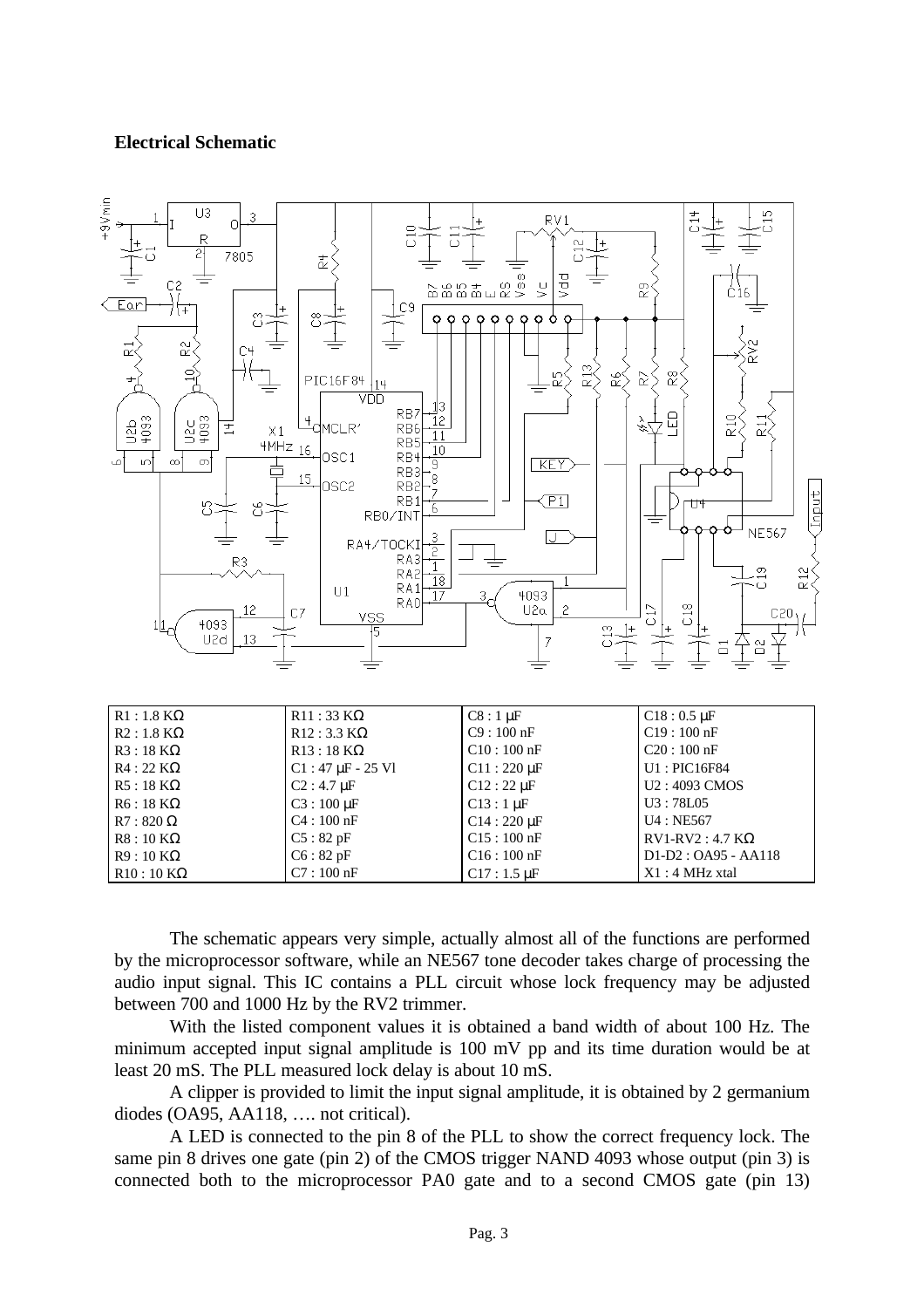working as an audio generator. The remaining two 4093 gates are used to implement a buffer capable of driving a medium impedance load (64 Ohm).

A 78L05 regulator supplies both the decoder module and the LCD display, the RV1 trimmer is used to adjust the display brightness.

The only required tuning is an RV2 trimmer adjustment so as to obtain the best frequency lock using an input CW signal strong and clear from your receiver

### **Component Layout**



The whole circuit is mounted on a 60x80 mm PCB board. It is recommended to make use of small sized components (ceramic multilayers capacitors, low voltage electrolitics, …) so as to make easier the assembling. The LCD display is connected by a 10 pole flat cable soldered to 2.54 mm standard connectors, as shown below